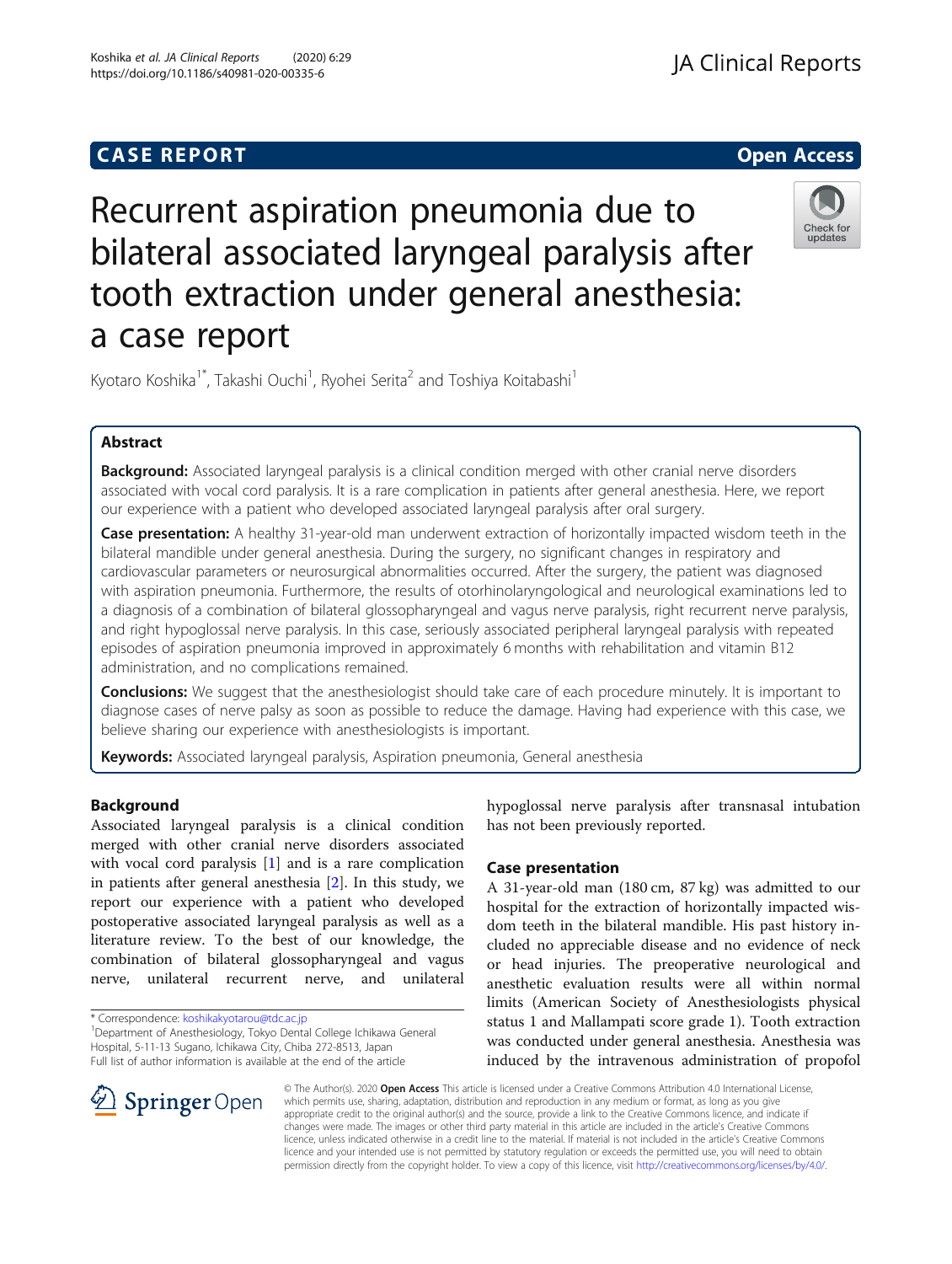and remifentanil, with neuromuscular blockade obtained with rocuronium. Transnasal intubation using a Macintosh laryngoscope (blade size 3, ACOMA Medical, Tokyo, Japan) was performed gently during the first attempt without any difficulty by a dental anesthesiologist with 6 years of experience in the field. A nasotracheal tube (Portex® Ivory PVC Soft Seal cuffed North Polar endotracheal tube; Smiths Medical Japan, Tokyo, Japan) with an internal diameter of 7.0 mm and an external diameter of 10.2 mm were secured at a depth of 29 cm in the left nasal cavity. No problem was encountered during intubation (Cormack grade 1). The cuff was inflated to a pressure of approximately 20 cm  $H_2O$ , and the cuff pressure was continuously monitored and adjusted between 20 and 25 cm  $H_2O$  during the surgery. General anesthesia was maintained with propofol and remifentanil. Mechanical ventilation was set as follows: a tidal volume of 800 ml and a respiratory rate of 10/min. With the use of a tongue depressor, a throat pack was inserted on the posterior part of the tongue to avoid the passage of blood into the respiratory tract. The surgery was carried out with the patient in a supine position with the neck slightly extended. During the surgery, the head and neck positions were changed from side to side several times, and no significant changes in respiratory and cardiovascular parameters or neurosurgical abnormalities occurred. At the end of the surgery, extubation of the nasotracheal tube was performed after the removal of the throat pack without any problems. Neuromuscular blockade was not reversed. The durations of the surgery and anesthesia were 221 min and 275 min, respectively. After a short observation in the operating room, the patient was transported to the ward.

After returning to the ward, the patient experienced hoarseness and difficulty swallowing. X-ray and computed tomography (CT) revealed an alveolar infiltrative shadow. In addition, an endoscopic evaluation showed unilateral vocal cord paralysis and aspiration, leading to a diagnosis of aspiration pneumonia. Treatment with intravenous sulbactam/ampicillin (SBT/ABPC) (6 g/day) was initiated immediately. Furthermore, since the tongue deviated towards the right upon protrusion, multiple cranial neuropathy was suspected, which led to a request for detailed otorhinolaryngological and neurological examinations. The results of the examinations led to a diagnosis of bilateral glossopharyngeal and vagus nerve paralysis, right recurrent nerve paralysis, and right hypoglossal nerve paralysis. The patient was not able to swallow at all. The patient underwent nonsurgical management with vitamin  $B_{12}$  (1500 mcg/day), together with speech and swallowing therapy. A nasogastric tube was placed to prevent aspiration and to supplement oral intake. The results of a meticulous neurologic examination of the other cranial nerves, including CT and magnetic resonance imaging (MRI), showed no evidence of the involvement of the central nervous system. Aspiration pneumonia gradually improved, with cycles of improvement and worsening. All cases of nerve paralysis improved in approximately 6 months, and no complications remained.

### **Discussion**

We encountered a case of serious associated peripheral laryngeal paralysis with repeated episodes of aspiration pneumonia after oral surgery. Although there are reports regarding the onset of associated laryngeal paralysis after oral surgery  $[2, 3]$  $[2, 3]$  $[2, 3]$  $[2, 3]$  $[2, 3]$ , there are no reports on a combination of bilateral glossopharyngeal and vagus nerve paralysis, right recurrent nerve paralysis, and right hypoglossal nerve paralysis after tooth extraction under general anesthesia so far. In our case, MRI images and the healing process ruled out central nerve origin complications so that peripheral neuropathy was possibly considered.

Peripheral neuropathy after general anesthesia may be caused by factors associated with anesthesia, body position, or surgery. Mask ventilation [\[4](#page-2-0)], laryngoscopy [\[5](#page-2-0), [6\]](#page-2-0), and the tracheal tube or cuff have been reported as factors associated with anesthesia [[7,](#page-2-0) [8](#page-2-0)]. In our case, mask ventilation, visualization of the larynx, and nasotracheal intubation were all performed easily, so they were thus unlikely to cause neuropathy. In addition, the cuff pressure was continuously monitored, and no nitrous oxide was given in our case. In oral surgeries under general anesthesia, there are many factors that can induce neuropathy, such as frequent changes in the head and neck position, vocal cord tissue compression by tracheal tubes, and too much pressure of the tracheal cuff. In our case, the surgeon moved the patient's neck from side to side several times during the surgery. However, there was no abnormality in the position of the patient's neck or tracheal tube in our view, and no abnormal changes were observed in the cuff pressure. Direct nerve injury due to surgery, compression due to excessive pharyngeal packing [\[3](#page-2-0)], and compression from the use of a tongue depressor can be considered surgical factors. In our case, due to the performance of routine surgical procedures for tooth extraction and the anatomical distance between the surgical field and the paralyzed nerve, surgical factors could not serve as the cause of neuropathy. In particular, the fact that soft palate paralysis developed bilaterally made it difficult to identify the cause. Since the pharyngeal plexus provides the motor and sensory branches to the soft palate and pharynx [\[9](#page-2-0)], it might have been impaired due to some cause during surgery. Although there was no clear mechanism of injury for the nerves in this patient, several of the causes described above may have been combined.